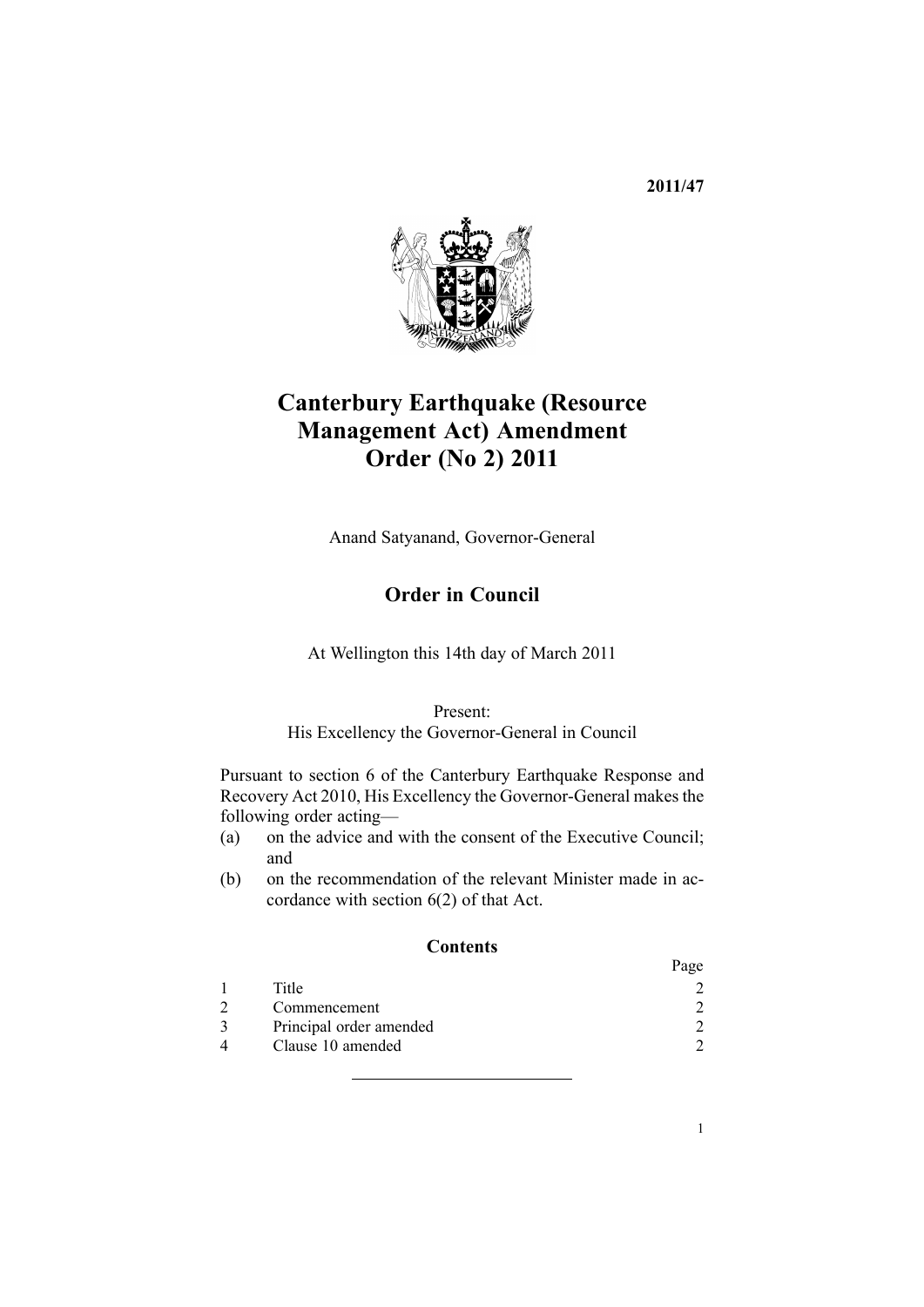| <b>Canterbury Earthquake (Resource</b> |  |
|----------------------------------------|--|
| Management Act) Amendment Order        |  |
| (No 2) 2011                            |  |

**(No 2) 2011** 2011/47

### **Order**

#### **1 Title**

<span id="page-1-0"></span>cl 1

This order is the Canterbury Earthquake (Resource Management Act) Amendment Order (No 2) 2011.

#### **2 Commencement**

This order is deemed to have come into force on 15 March 2011.

#### **3 Principal order amended**

This order amends the Canterbury [Earthquake](http://www.legislation.govt.nz/pdflink.aspx?id=DLM3588900) (Resource [Management](http://www.legislation.govt.nz/pdflink.aspx?id=DLM3588900) Act) Order 2011.

#### **4 Clause 10 amended**

[Clause](http://www.legislation.govt.nz/pdflink.aspx?id=DLM3588923)  $10(2)$  is amended by omitting "(1)" and substituting " $(3)$ ".

> Rebecca Kitteridge, Clerk of the Executive Council.

#### **Explanatory note**

*This note is not par<sup>t</sup> of the order, but isintended to indicate its general effect.*

This Order in Council is deemed to have come into force on 15 March 2011, the same day as the principal order comes into force.

The order corrects the cross-reference in *[clause](http://www.legislation.govt.nz/pdflink.aspx?id=DLM3588923) 10(2)* to avoid possible ambiguity.

This Order in Council is made under the Canterbury [Earthquake](http://www.legislation.govt.nz/pdflink.aspx?id=DLM3588900) Response and [Recovery](http://www.legislation.govt.nz/pdflink.aspx?id=DLM3588900) Act 2010 and its effect is temporary.